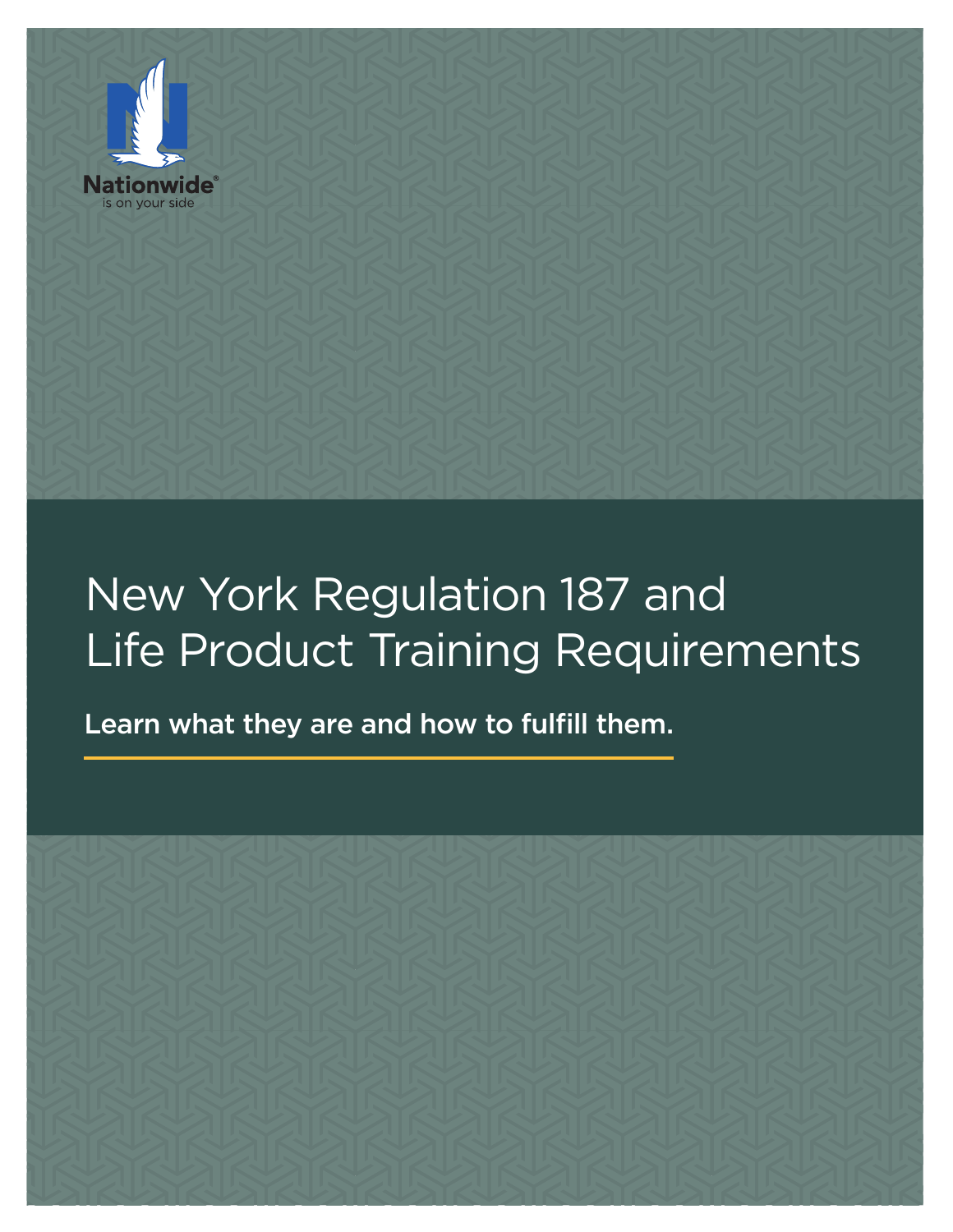# Nationwide® requires all producers licensed in New York to complete two mandatory training requirements prior to solicitation.

- 1. Product-specific training for each life product
- 2. New York Regulation 187 training course

It's important to complete your training so you don't miss out on opportunities to help your clients make decisions. Inside this guide, you will find information to help you start your training on the RegEd Annuity Training Platform.<sup>1</sup>

# Complete your training through the RegEd Annuity Training Platform.

To make completing your training simpler and more convenient, Nationwide® is offering the required courses online through RegEd's Annuity Training Platform.

The steps below will help you get started.

#### Registration is required to access the training on the RegEd Platform.

- 1. Go to https://secure.reged.com/TrainingPlatform.
- 2. Click "Register online" under Producers Get Started.
- 3. Fill out the registration form.
- 4. You will need to provide your National Producer Number (NPN); if you are unsure of your NPN, click on "Find NPN."
- 5. Once the registration information is complete, and you have acknowledged the Terms of Service, click "Register."
- 6. Indicate the state(s) where you sell or will be selling life insurance, including your resident state (New York).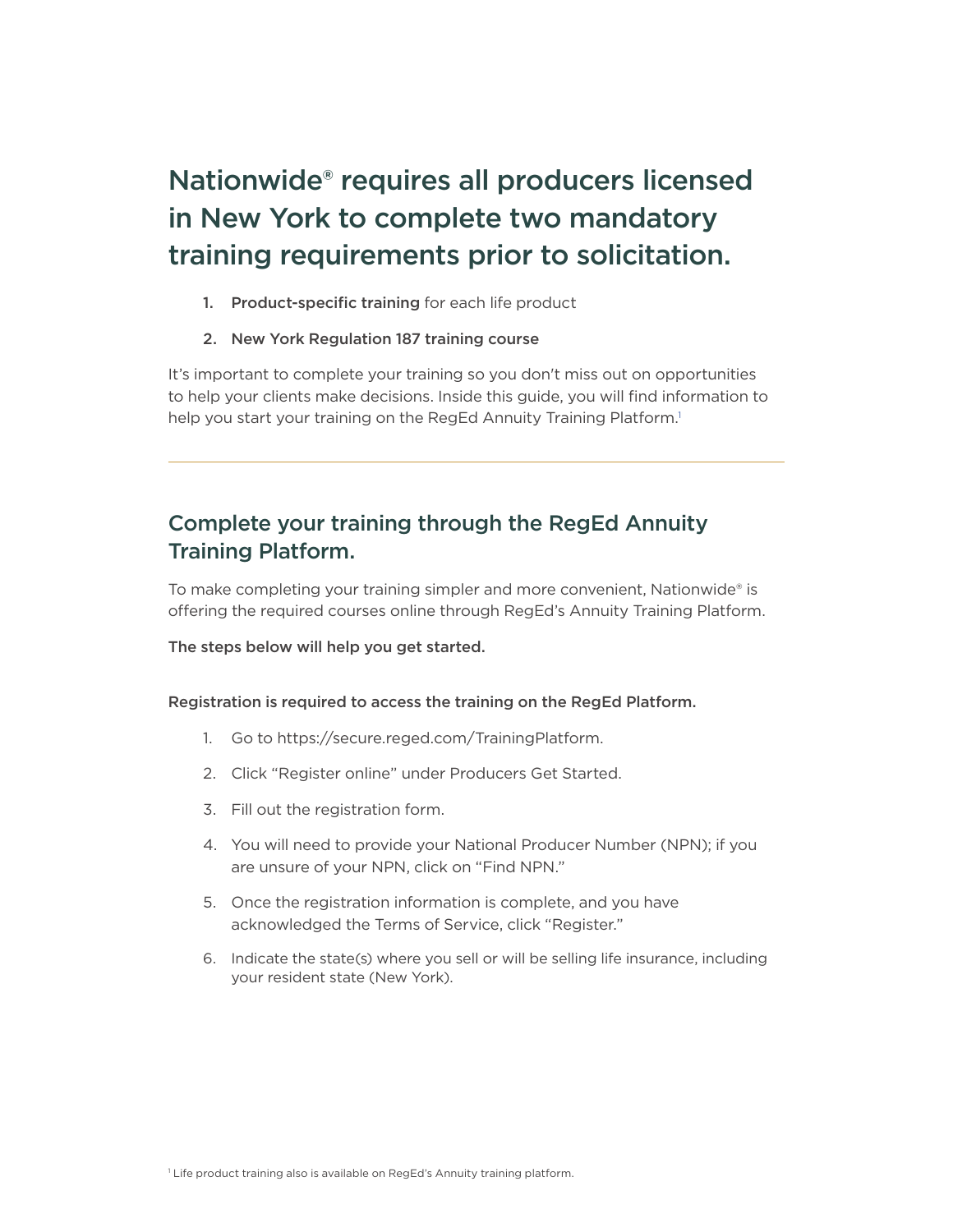## For product-specific training:

There are two ways to begin your product-specific courses.

#### Assigned courses:

- 1. To view assigned training, select "Nationwide Annuity Product Training" from the left-hand navigation bar.
- 2. Select the desired course and click "Proceed."

#### Carrier-provided code:

- 1. If you have a carrier-provided product training code, select "Enter Product Code" from the left-hand navigation bar.
- 2. Enter your code and click "Submit."
- 3. Your course should be visible on the left-hand navigation bar or the "Producer Status" screen.

You can also access product training from the "Carrier-Specific Product Training" section on the "Producer Status" page. Select "Go to Requirement" to access the product training course(s) that has been assigned to you and then click "Proceed."

### For New York Regulation 187 training:

- 1. On the Annuity State Suitability Product Training screen, select "Annuity & Life" or "Life Only" and click "Save."
- 2. On the Producer Status screen, select "Order Course" under Course Status in the Annuity State Suitability Compliance Summary Screen section.
- 3. On the Product Training and CE Options screen, select "I do not want to receive Insurance and/or Professional Designation CE Credits" and click "Proceed."2
- 4. Select one of the following courses: "Best Interest of Clients in Life Insurance and Annuity Transactions: NY Reg. 187-1 hour Course (485\_NY)" or "NY Reg. 187: Suitability and Best Interest of Clients in Life Insurance and Annuity Transactions (484\_NY)" and click "Proceed."